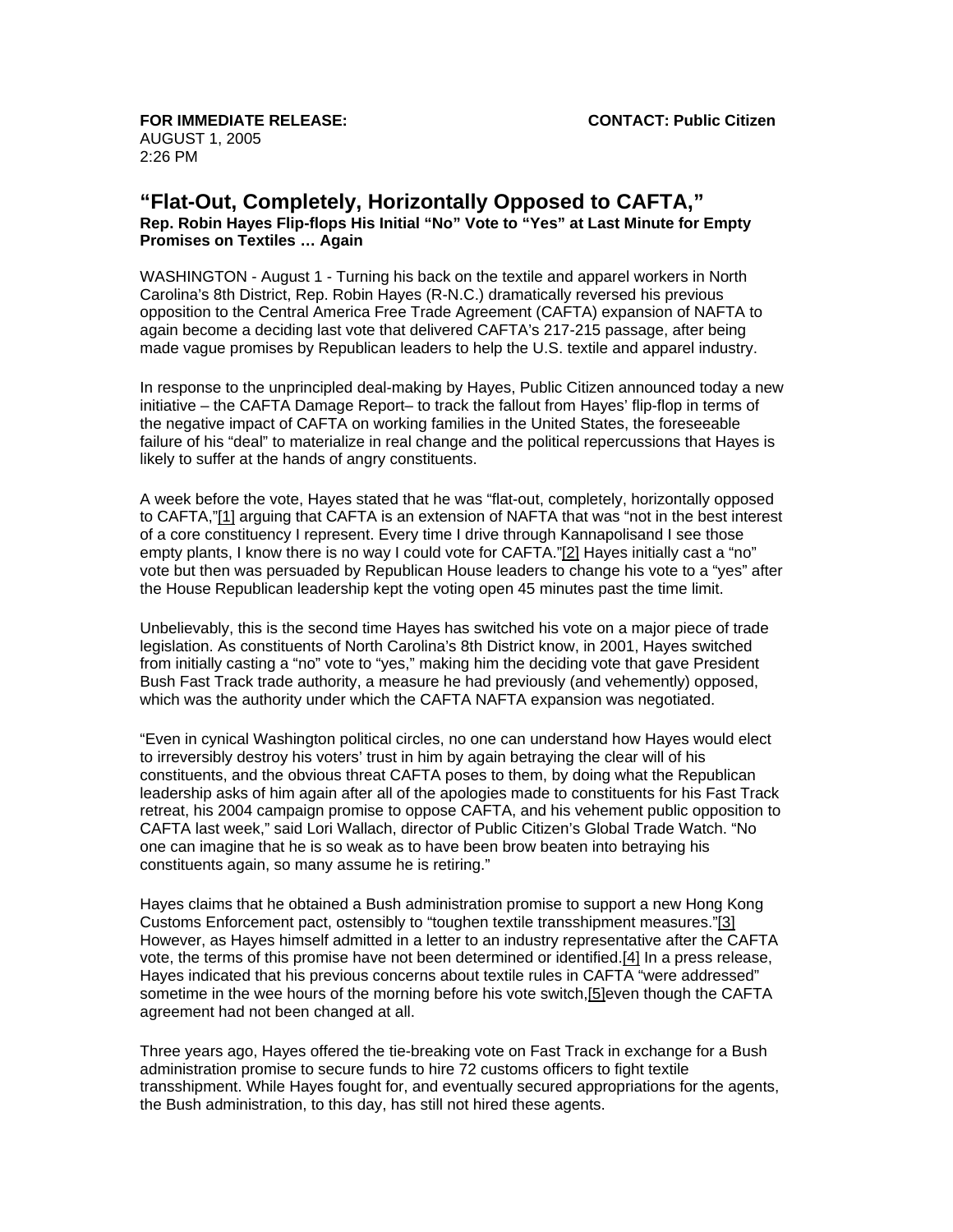"After being left politically exposed once – when he never got the 2001 promise to obtain more customs inspection for transshipped goods made in exchange for Hayes' deciding Fast Track vote – he did it again. But this time, the fig leaf is totally see-through, and everyone expects his voters will throw him out for indecent exposure," said Wallach.

Hayes' failed Fast Track deal is among nearly 100 deals-for-trade-votes that Public Citizen has tracked over a decade, of which nearly 80 percent have been dramatically broken or reversed. The newly announced CAFTA Damage Reportwill systematically track deals made for CAFTA votes, as well as CAFTA's economic damage.

"North Carolina's textile and apparel industry is losing hundreds of jobs a month," said Todd Tucker, research director at Public Citizen's Global Trade Watch. "Rep. Hayes was expected to express his dissatisfaction with the Bush administration's past broken trade promises to him and his constituents by opposing CAFTA, as he had promised he would. His unprincipled, last-minute flip-flop on CAFTA for yet another unenforceable administration promise seems to indicate that he enjoys being made a fool of, and indeed, is eager to repeat the experience over again."

In switching his vote again, Hayes' also is relying on a Bush administration promise to seek a *post hoc* amendment in CAFTA's textile rule of origin provisions. Under a current trade law called the Caribbean Basin Initiative (CBI), in order for garments made in Central America to obtain duty-free entry into the United States, they must contain inputs – including pockets and linings – made in the United States or a Central American country. CAFTA allows garments containing such inputs from China and other third countries to enter the United States dutyfree, destroying existing demand for North Carolinatextiles now used in Central American garment production.[6] The Bush administration has promised to seek amendments to CAFTA if it goes into effect to put back into place the current rules on U.S. pockets and linings. Related deals include a promise to postpone CAFTA's so-called "cumulation" rules which allow Mexico and Canada to benefit from CAFTA preferences, and a promise by Nicaragua's government not to use a CAFTA loophole it obtained in a way that undercuts current sales of U.S.textile and apparel inputs there.[7]

But Hayes is taking a huge political risk by accepting at face value these commitments, or his Hong Kong transshipment inspection promise, for the following reasons:

• **The pockets and lining deal is not in the CAFTA text or congressional implementing legislation** *and* **requires the unanimous consent of all CAFTA signatory countries,** *and* **then any change so agreed would require congressional approval.** The pocket lining deal is designed to be evaded. The only commitment is *to try to use CAFTA's amendment procedures if CAFTA is passed and implemented so as to try to seek agreement post-facto for six other countries to give new concessions to the United States*.[8] First, the only commitment that the Bush administration was able to obtain on this issue from the other CAFTA counties is a recent letter – signed by trade officials, not the countries' presidents. The side letter is not legally binding as part of CAFTA. If even one CAFTA nation refuses, the "deal" is undone, as consensus is required for amendments. There is no legal recourse because the deal is not part of CAFTA. With elections upcoming in several of the countries, it is unclear if the officials who signed or the same political parties will still be in office when talks start. Second, the CAFTA nations will not easily agree to new rules of origin that they view as against their interest. Further, it remains unclear what new concessions will be demanded from the United States in exchange for pocketing and lining rules of origin changes, and whether such new concessions will be acceptable to other U.S. interests.[9] Third, if the United States attempted to unilaterally impose the pockets and lining "change," the other CAFTA countries can take the United States to a CAFTA trade tribunal for violating CAFTA's rules.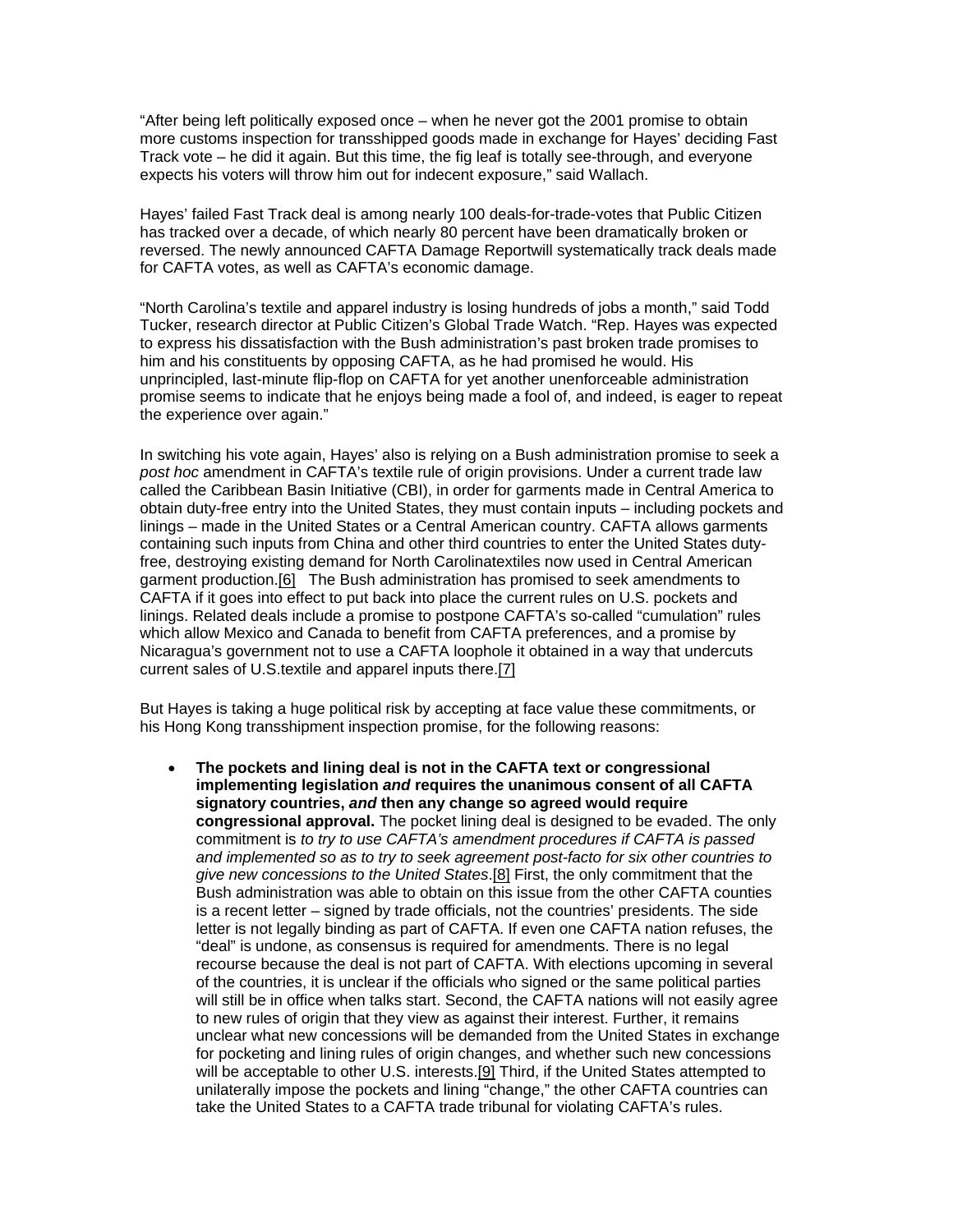Nicaragua's commitment to not use Chinese inputs in a way that would hurt U.S. business is even more unenforceable, given it also requires the voluntary compliance by that country's private sector garment companies. Meanwhile, Mexicowould have to agree to new customs inspections – that it has to date refused – in order to implement the "cumulation" fix. Press reports indicate the Bush administration has still not started formal talks on the matter, nor have Central American or Mexican industry or government representatives formally agreed to the changes.[10]Finally, any changes to the trade agreement's rules of origin must be approved by Congress. However, several key members of Congress controlling the committees that must OK such a bill do not support the deal. The amendments would not be subject to Fast Track trade authority.

- **The promised deal, even if kept, will not solve the long-term problems of the U.S.textile and apparel industry, a large portion of which opposed CAFTA.** Even if the near *miracle* amendments to CAFTA were implemented, they would not solve the broader loss in U.S. textile and apparel market share caused by CAFTA's rules of origin, which erode existing CBI incentives to use U.S. textile inputs – a primary reason that the majority of U.S. textile manufacturers opposed CAFTA. Moreover, CAFTA does nothing to stop the trend of production relocation from Central America to China after the phasing-out of the global textile and apparel quota system, because U.S. tariffs on Central American imports are *already* at zero and even though Chinese goods face tariffs and greater transport costs, they are still cheaper than the competing Central American goods due to China's lower input and wage costs.[11] Indeed, candid industry spokespeople admit as much. CAFTA "may not give enough financial incentives to stop the production erosion in Central America. If I can get something five to six days quicker out of Central America versus Asia, but the cost benefit analysis is not there, why would I go [to Central America]? There is no difference then,"[12] said Peter McGrath, chairman of J.C. Penney Purchasing Corporation, a leading U.S. importer of textile and apparel products. Elimination of the global textile and apparel quotas once required under the WTO means that U.S. retailers no longer have to pay the premium on Central American goods because they can source unlimited amounts from  $-$  a reality unaffected by CAFTA. Yet by loosening existing rules of origin requiring U.S. inputs, CAFTA would reduce the demand for U.S. textile exports to Central Americafor what limited share of the garment market those countries will retain.[13]
- **The Bush administration's poor track record on textile and apparel enforcement undermines faith in its ability to come through on pocket lining or new enforcement promises.** The Bush administration has indicated that it will take at least two years to resolve the "cumulation" issue with Mexico and Canada[14]– a delay tactic familiar to those who have accepted promises from the administration in the past. During the Fast Track 2002 debate, for example, the Bush administration won over support from then Rep. Burr, and Reps. Hayes and Sue Myrick (R-N.C.), by pledging to spend \$9.5 million on up to 72 new enforcement agents to implement textile trade rules of origin and other laws. Funds were authorized in the implementing legislation, and eventually appropriated, although only after considerable additional effort by the industry and increasingly exposed members of Congress. Notwithstanding the promise to hire these agents in fiscal years 2004 and 2005, three years later there is no evidence that these agents, who were meant to focus on textile transshipment, and who were even funded over the last few years, were ever hired.[15] This broken deal points out a dangerous reality: Even if a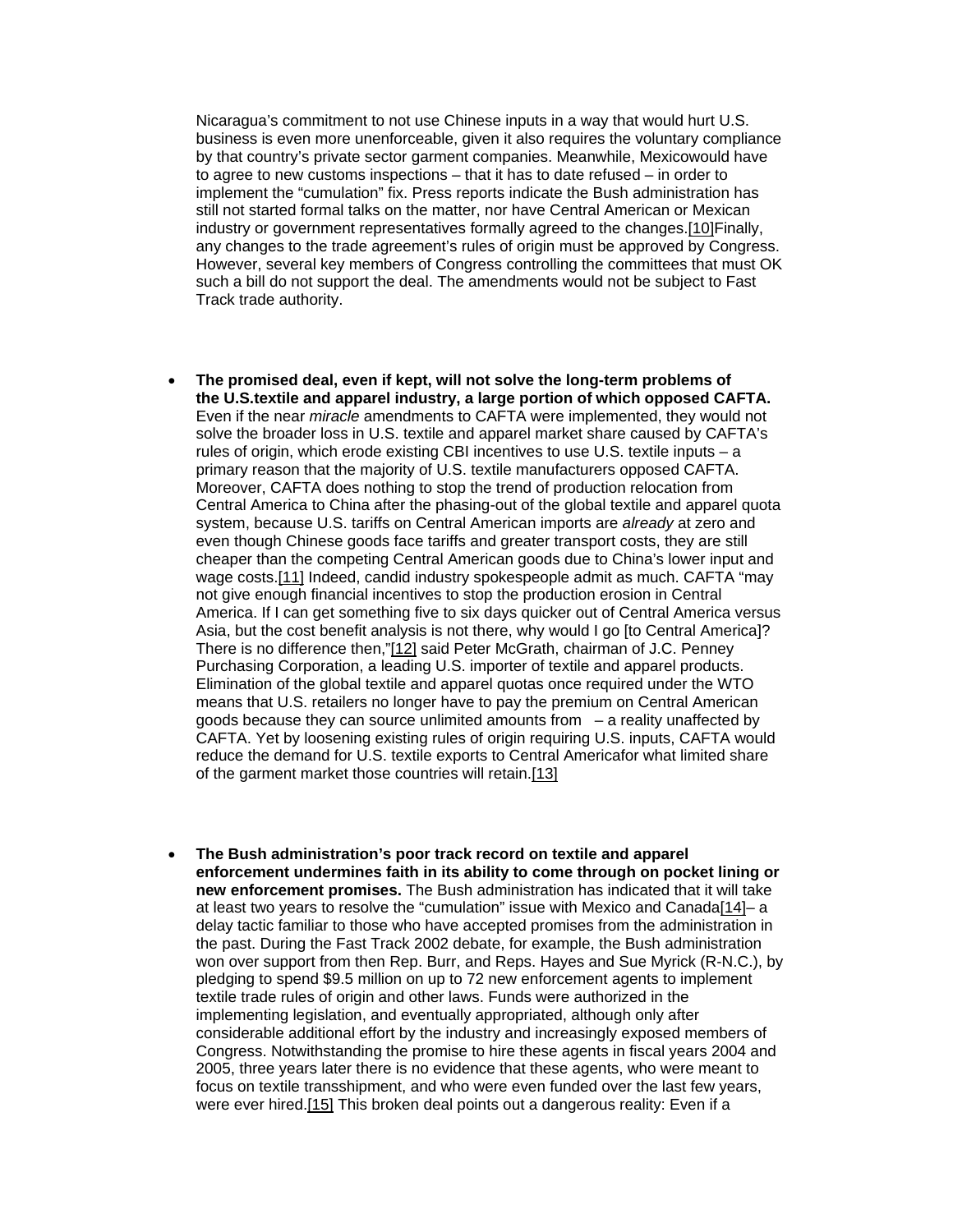member is able to overcome an administration's intention to break the funding part of a deal and obtain the needed appropriation through different routes, in the end, an administration can prevent the fulfillment of a promise by simply not taking action. Just weeks before the CAFTA vote, Hayes told reporters, "the fact that we can't get a straight answer on this issue will only make it more difficult for CAFTA or any other future agreement to pass Congress."[16] After receiving a new promise that the positions would be filled, but not until the end of 2006, Hayes reiterated his dissatisfaction with the ongoing delay  $-$  a dissatisfaction he has apparently forgotten in taking this latest deal and supporting CAFTA.[17] Meanwhile, despite talking tough on textile and apparel import surges from China, the Bush administration is still formally declining U.S. textile and apparel industry petitions and congressional demands to initiate a case concerning currency manipulation – a reluctance which bodes ill for U.S. textile and apparel industry hopes to solve its problems with current WTO arrangements related to trade with China.[18]

[2]Tim Whitmire, "CAFTA Vote Switch an Issue for Democrats," Associated Press, July 29, 2005.

[3]Rep. Robin Hayes (R-NC), "Congressman Robin Hayes Announces Hong Kong Customs Enforcement Agreement: Hayes Asks Textile Industry to Identify Initiative on China," Congressional Press Release, July 28, 2005.

[4]Letter from Rep. Robin Hayes (R-NC) to Cass Johnson, President of National Council of Textile Organizations, July 28, 2005.

[5]Rep. Robin Hayes (R-NC), "Congressman Robin Hayes Supports 8th District Jobs with a Vote on CAFTA," Congressional Press Release, July 28, 2005.

[6]*"*USTR Will Try To Amend CAFTA Provisions On Certain Linings, Pockets," *Inside US Trade*, May 6, 2005.

[7]Sen. Richard Burr (R-NC), "Burr Votes in Support of CAFTA; cites new side agreements for textile and apparel benefits for agriculture; calls for increased enforcement of trade agreements," Congressional Press Release, June 30, 2005.

[8]Letter from U.S. Trade Representative Rob Portman to Sen. Elizabeth Dole (R-NC), May 4, 2005.

[9]"Textile Group Support For CAFTA Shows No Immediate Vote Surge," *Inside U.S.Trade,* May 13, 2005.

[10] "Central American Textile Industry Has Yet to Accept Key Textile Change," *Inside U.S.Trade,* June 17, 2005.

<sup>[1]</sup>Jim Morrill and Tim Funk, "Democrats Attack Hayes over CAFTA: Hayes voted no, then cast decisive vote for trade pact," *Charlotte Observer,* July 28, 2005.